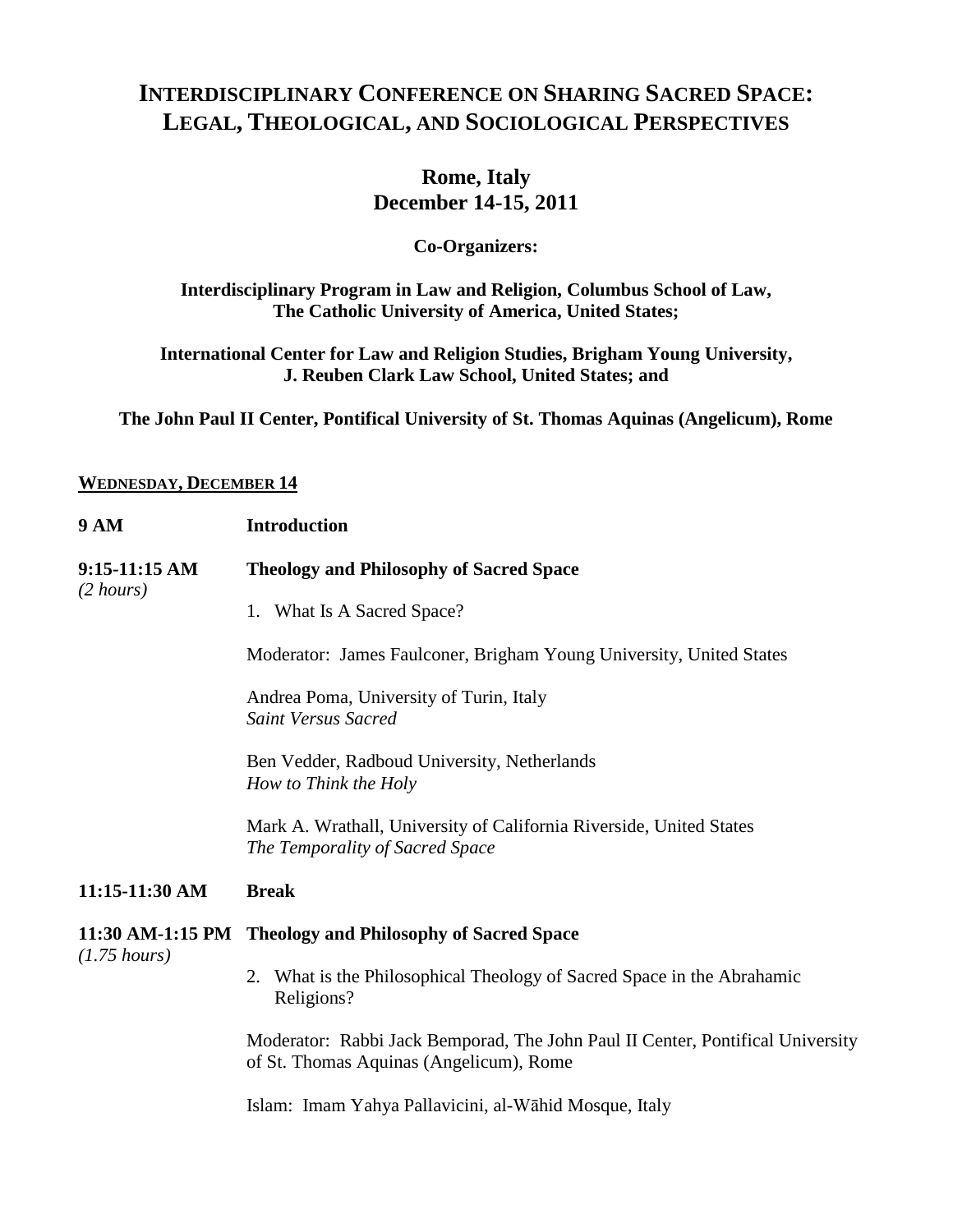|                                  | Judaism: Seth Daniel Kunin, Durham University, United Kingdom                                                                                                                                                                       |
|----------------------------------|-------------------------------------------------------------------------------------------------------------------------------------------------------------------------------------------------------------------------------------|
|                                  | Christianity: Laurence Hemming, University of Lancaster, United Kingdom                                                                                                                                                             |
| $1:15-2:30$ PM                   | Lunch                                                                                                                                                                                                                               |
| 2:30-5 PM<br>$(2.5 \; hours)$    | <b>Legal Issues of Sacred Space</b>                                                                                                                                                                                                 |
|                                  | Moderator: Gennadiy Druzenko, Institute of European Integration, Ukraine                                                                                                                                                            |
|                                  | W. Cole Durham, Jr., Brigham Young University, J. Reuben Clark Law School,<br><b>United States</b><br>The Preston Temple Affair: Limits on Government Subsidy for Sacred Space $-A$<br>$21st$ Century Problem for Religious Freedom |
|                                  | Peter W. Edge, Oxford Brookes University, United Kingdom<br>Sacred Sites and State Failures: A Case Study of the Babri Marjd/Ram Temple<br>(Ayodah) Dispute                                                                         |
|                                  | Robert A. Destro, The Catholic University of America, Columbus School of Law,<br><b>United States</b><br>Religious Freedom and Sacred Space in American Law                                                                         |
|                                  | Peter Petkoff, Brunel University, United Kingdom<br>Using "Soft Law" to Protect Sacred Space: The Case of Ein Kerem                                                                                                                 |
|                                  | Recep Sentürk, Fatih University, Turkey<br>Minority Religious Property under Islamic and Secular Turkish Law: The New<br>Turkish Law on the Return of Minority Religious Property                                                   |
| 5-5:15 PM                        | <b>Break</b>                                                                                                                                                                                                                        |
| 5:15-6:45 PM<br>$(1.5 \; hours)$ | Managing Sacred Space in the Church of the Holy Sepulchre                                                                                                                                                                           |
|                                  | Moderator: Fabrizio Marrella, University 'Ca Foscari,' Venice; European Inter-<br>University Centre for Human Rights and Democratization, Italy                                                                                     |
|                                  | Marshall J. Breger, The Catholic University of America, Columbus School of Law,<br><b>United States</b><br>Legal Issues in Managing Sacred Space in the Church of the Holy Sepulchre                                                |
|                                  | Glenn Bowman, University of Kent at Canterbury, United Kingdom<br>Issues of Sharing in the Church of the Holy Sepulchre                                                                                                             |
|                                  | Raymond Cohen, Hebrew University of Jerusalem, Israel<br>Negotiating the Unnegotiable in the Holy Sepulchre                                                                                                                         |
| 7:15 PM                          | <b>Dinner</b>                                                                                                                                                                                                                       |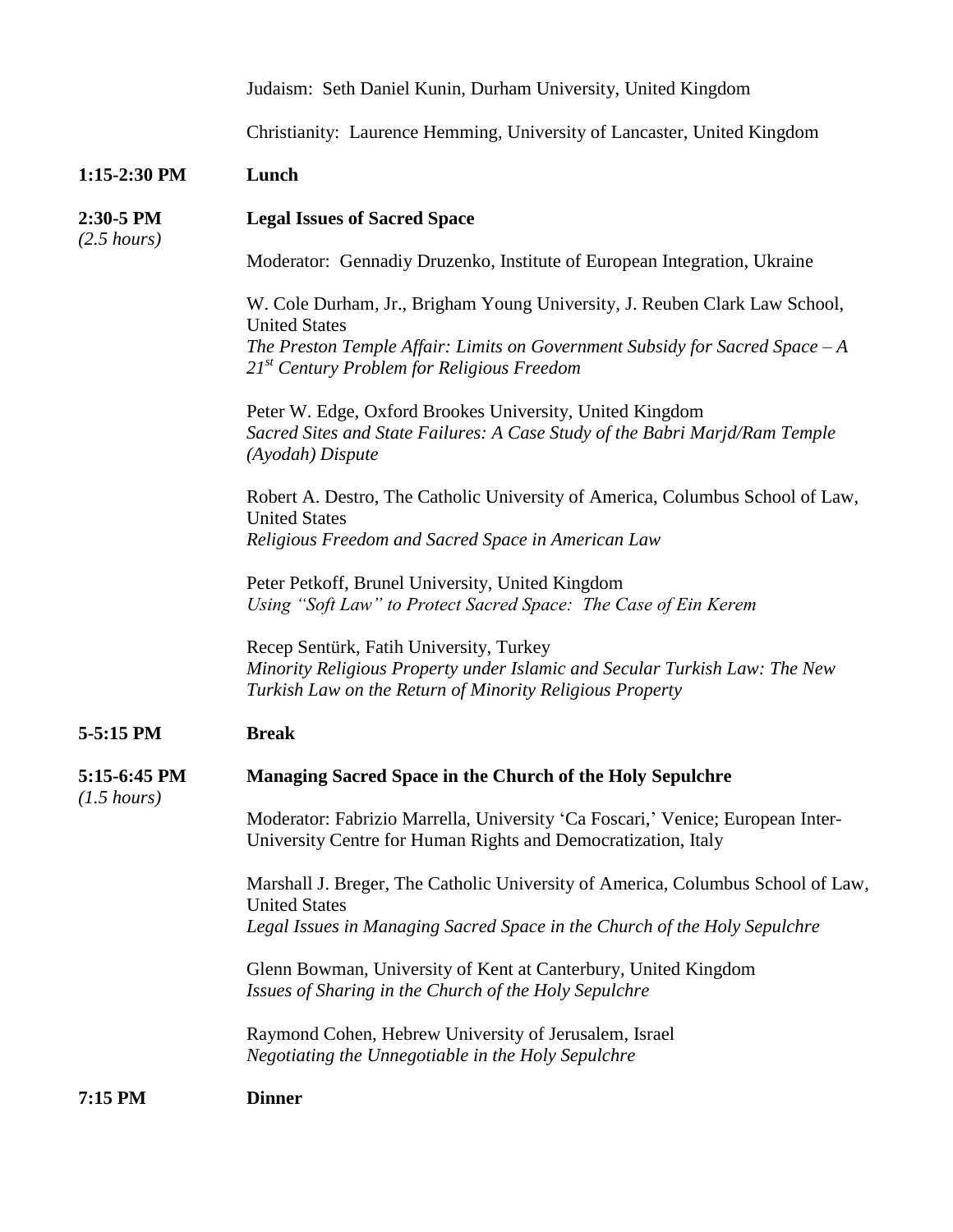## **THURSDAY, DECEMBER 15**

| 9-10:45 AM<br>$(1.75 \text{ hours})$     | <b>Sharia on Sacred Space</b>                                                                                                                          |
|------------------------------------------|--------------------------------------------------------------------------------------------------------------------------------------------------------|
|                                          | Moderator: Fr. Elias Mallon, Catholic Near East Association, United<br><b>States</b>                                                                   |
|                                          | Shia: Ayatollah S. Mostafa Mohaghegh Damad, Shahid Beheshti<br>University, Iran                                                                        |
|                                          | Sunni: Yasir Qadhi, Rhodes College, United States                                                                                                      |
|                                          | Sufi: Sheik Abd al-Wāhid Pallavicini, Islamic Religious Italian Community, Italy                                                                       |
| 10:45-11 AM                              | <b>Break</b>                                                                                                                                           |
| <b>11 AM-1 PM</b><br>$(2 \text{ hours})$ | <b>Judaism on Sacred Space</b>                                                                                                                         |
|                                          | Moderator: Irene Kajon, Sapienza Università di Roma, Italy                                                                                             |
|                                          | Rabbi Daniel Sperber, Bar-Ilan University, Israel<br>Sacred Space: Jewish, Legal, and Theological Thought                                              |
|                                          | Eyal Ben-Eliyahu, Herzog College, Israel<br>Rabbinical Views and Popular Views on Sacred Space in the Holy Land                                        |
|                                          | Elchanan Reiner, Tel Aviv University, Israel<br>Meron: The Development of a Sacred Space                                                               |
|                                          | Haviva Pedaya, Ben-Gurion University of the Negev, Israel<br>The Concept of the "Foundation Stone" in Jewish Mysticism and Ritual                      |
| 1-2:15 PM                                | Lunch                                                                                                                                                  |
| $2:15-4$ PM<br>$(1.75 \; hours)$         | History, Politics, and Sociology of Sacred Space (I)                                                                                                   |
|                                          | Moderator: Marshall Breger, Columbus School of Law, The Catholic University of<br>America, United States                                               |
|                                          | Dionigi Albera, University of Aix-en-Provence, France<br>Conceptual Issues in the Sharing of Sacred Space                                              |
|                                          | M. Y. (Menachem) Klein, Leiden University, Netherlands<br>Sharing Holy Sites in the Jerusalem Area Before and After the Age of Exclusivist<br>Politics |
|                                          | Alon Goshen-Gottstein, Elijah Interfaith Institute, Israel<br>Visions of Shared Sacred Space: Theoretical Problems, Practical Possibilities            |